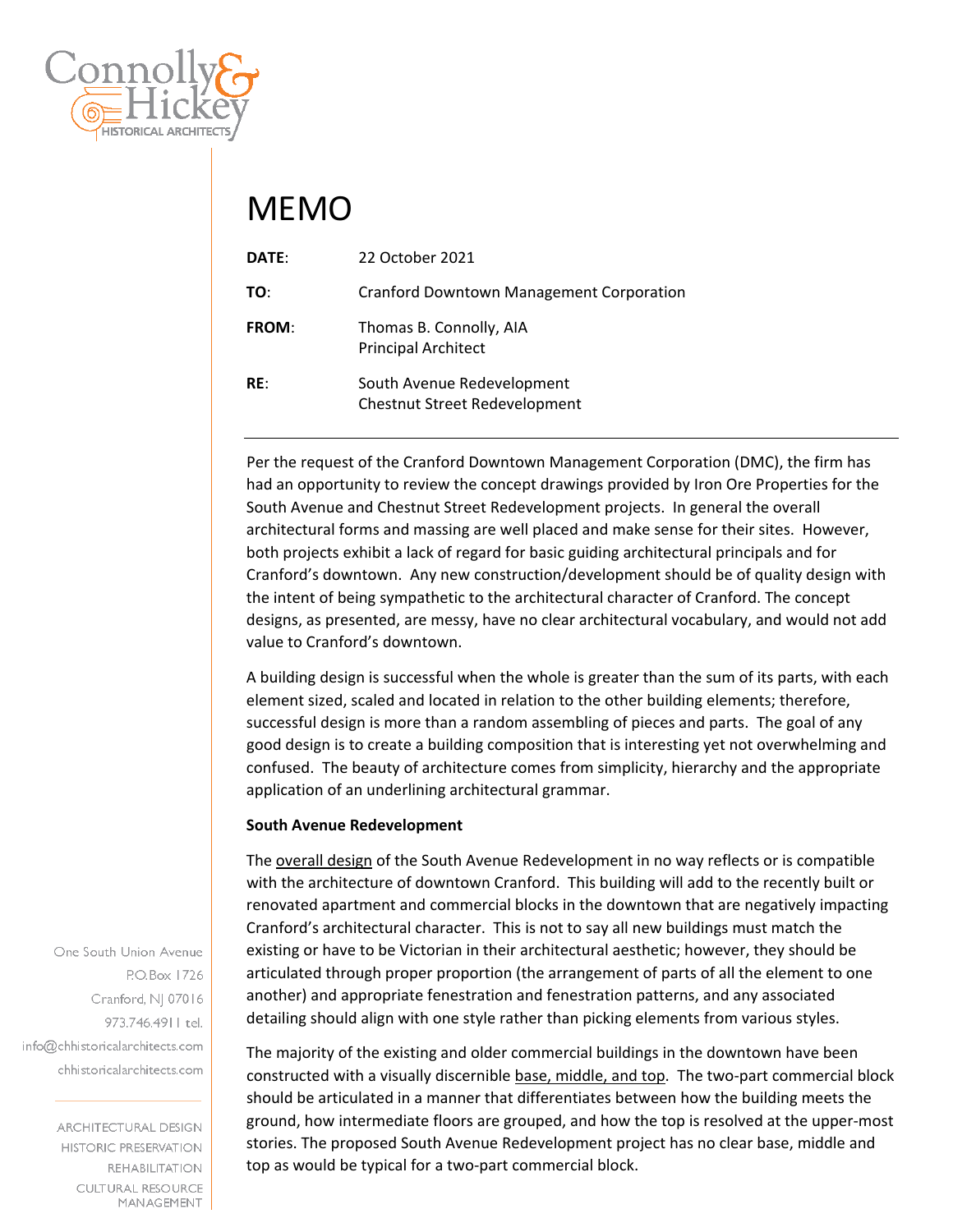Cranford Downtown Management Corporation South Avenue Redevelopment Chestnut Street Redevelopment Page 2 of 3

The relationship of solid to voids follows rules of structural integrity; load-bearing walls and elements should run from foundation to roof, with special consideration given to the strength of vulnerable areas such as the corners of the building. The structural elements in the proposed project are not properly articulated. For example, the center bay is articulated as four bays at the upper floors and three bays at the lower floor, therefore lacking any structural cohesion from grade to cornice. To bring order to a messy façade, the main structural elements (columns, piers, pilasters, etc.) should be vertically continuous. Structural elements can be articulated differently at the base from those at the upper levels but they should read as continuous.

The accentuation of the corner is superfluous, poorly designed and particularly ill-placed since it conflicts with the overhang present over the Starbucks at the southeast corner of South Avenue and High Street.

The cornice treatments, materials, windows, and overhang are at odds within the entirety of the building's composition. The window design and style, in particular, show a random assembly of window opening sizes, proportions and types, and lack a coherent relationship between openings. Applying a system of regulating lines across all of the openings and façade, as a whole, will help to create a harmonious composition. This ensures that all the elements of the elevation look coherent and relate to one another. Unless the architect has made a conscious design decision for this misalignment for a reason other than to look "different", all window heads and sills should align. From the ground level to the upper levels, there should also be a hierarchy in the window types while applying a unifying typology ; this will create an elevation that is dynamic and orderly.

The proposed South Avenue Redevelopment should reinforce the basic visual characteristics of the existing buildings in the downtown by incorporating the fundamental design elements noted above with contemporary stylistic trends. Designs for new buildings that are meant to be different just for the sake of being different should be discouraged. Modern interpretations of our existing downtown buildings are appropriate as long as they are stylistically distinguishable. For this project to be successful, Cranford needs to require buildings that are intelligently designed, understand precedent, and use local materials to create authentic, long‐lasting, and timeless architecture that reflects a cohesive design intent.

## **Chestnut Street Redevelopment**

The design for the Chestnut Street Redevelopment project is wholly inappropriate as an apartment block that serves as a transition between the commercial and residential sections of the downtown. In our opinion, the development should utilize an architectural vocabulary that is more in line with the residential context of the Walnut Avenue and High Street. The current design is an antithesis to the neighborhood, lacking a respect for its scale and materiality. While the South Avenue development could be more modern in its approach, this development should take on a more traditional architectural styling reflective of the residential neighborhood. As such, the design team should redesign the complex to incorporate a roofline other than a flat roof, use cladding materials such as siding or stucco with limited masonry, and has a massing that is more reflective of its neighborhood. Furthermore, the design team should undertake a careful analysis of the existing buildings surrounding the site to help determine the compatibility of form, height, proportion, size, scale, and roof shape. The overall architectural style is especially important to consider because it will have the most impact on the streetscape. A study of materials, details, and building features from the neighborhood will provide a vocabulary to draw on in designing a compatible building.